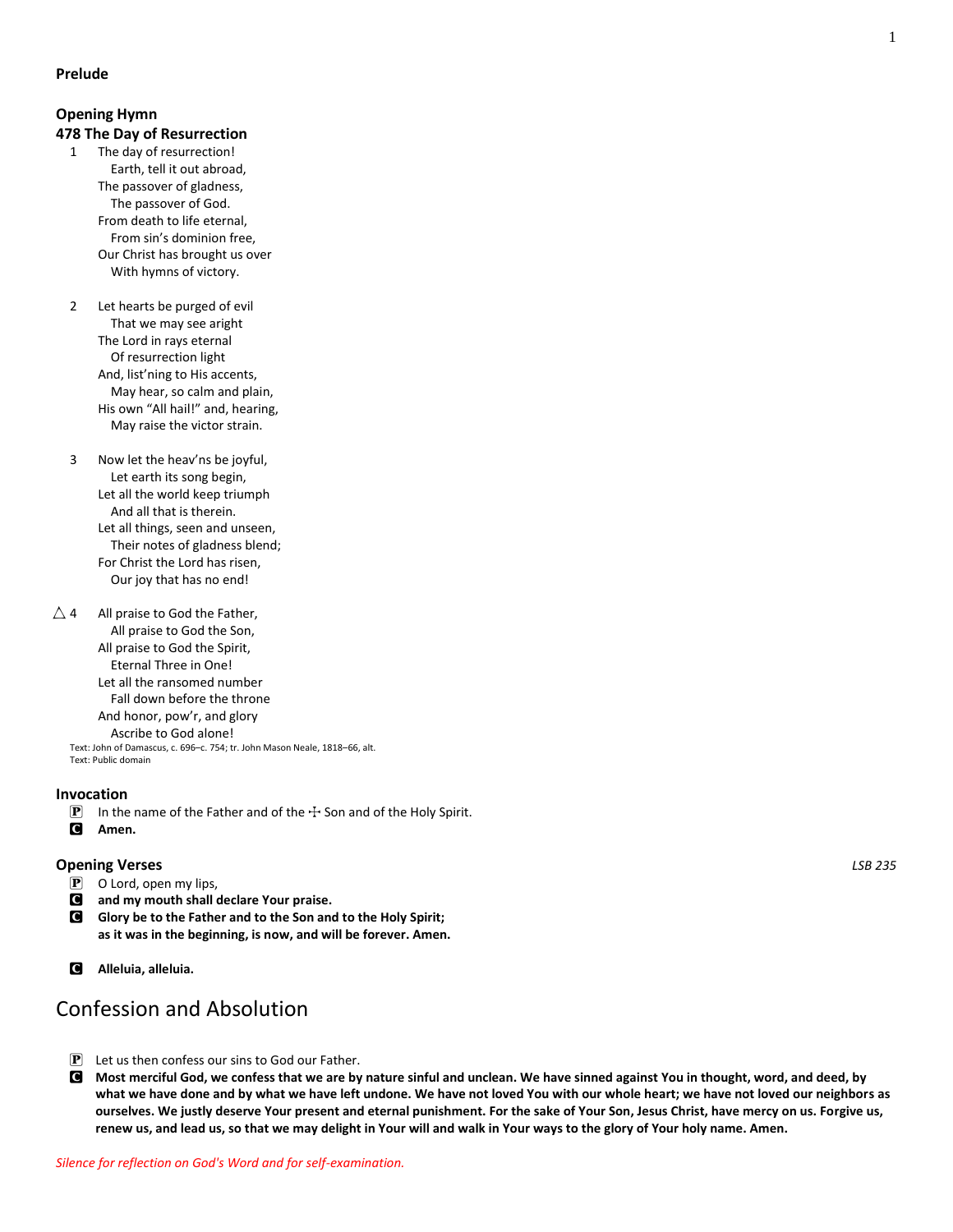$\mathbf{P}$  Steal, Jesus, steal from us

C **The grudge that we will not let go, the pain that we will not let heal, the sin we most condemn in others and most disguise in ourselves.**

- $\mathbf{P}$  Liberate, Jesus, liberate
- C **The hands that care only for one body, the eyes that focus on what they want to see, the tongues that condemn the petty but never challenge the powerful.**
- $\left| \mathbf{P} \right|$  Join, Jesus, join in us
- C **the frayed ends of broken temper, the prose of conviction to the practice of commitment, the tip of our fingers to the hem of your garment.**
- $\mathbf{P}$  Love, Jesus, love in us
- C **The self we most despair, the self we often hide, the self we throw at others because we cannot live with it ourselves.**
- $\mathbb P$  And when you have stolen the sin in us, liberated the gifts in us, mended the brokenness of us, and loved the whole of us,
- C **Give us grace to do for others what you have done for us.**

#### **Declaration of Grace** *LSB 214*

- P In the mercy of almighty God, Jesus Christ was given to die for us, and for His sake God forgives us all our sins. To those who believe in Jesus Christ He gives the power to become the children of God and bestows on us the Holy Spirit. May the Lord, who has begun this good work in us, bring it to completion in the day of our Lord Jesus Christ.
- C **Amen.**

# Psalmody

- $\mathbf{P}$  Give glory to God, our light and our life.
- C **O come, let us worship Him.**

#### **Psalm 67** *Psalm 67*

<sup>1</sup>May God be gracious to us and bless us and make his face to shine upon us,

**2 that your way may be known on earth, your saving power among all nations.**

<sup>3</sup> Let the peoples praise you, O God; let all the peoples praise you!

**<sup>4</sup>Let the nations be glad and sing for joy, for you judge the peoples with equity and guide the nations upon earth.**

<sup>5</sup>Let the peoples praise you, O God; let all the peoples praise you!

**<sup>6</sup>The earth has yielded its increase; God, our God, shall bless us.**

<sup>7</sup>God shall bless us; let all the ends of the earth fear him!

- $[\mathbf{L}]$  Give glory to God, our light and our life.
- C **O come, let us worship Him.**

### **Rite of Blessing of the New Organ**

### **Hymn of Praise**

#### **795 Voices Raised to You We Offer**

- 1 Voices raised to You we offer; Tune them, God, for songs of praise. Hearts and hands we bring in tribute For Your gifts through all our days. Alleluia! Alleluia! Triune God, to You we sing!
- 2 All creation joins to praise You; Earth and sky Your works display. Art and music, gifts You lend us, We return to You today. Alleluia! Alleluia! God, Creator, source of life!
- 3 Christ, the song of Love incarnate, Touching earth with heaven's grace, For Your living, suff'ring, dying, For Your rising, hear our praise!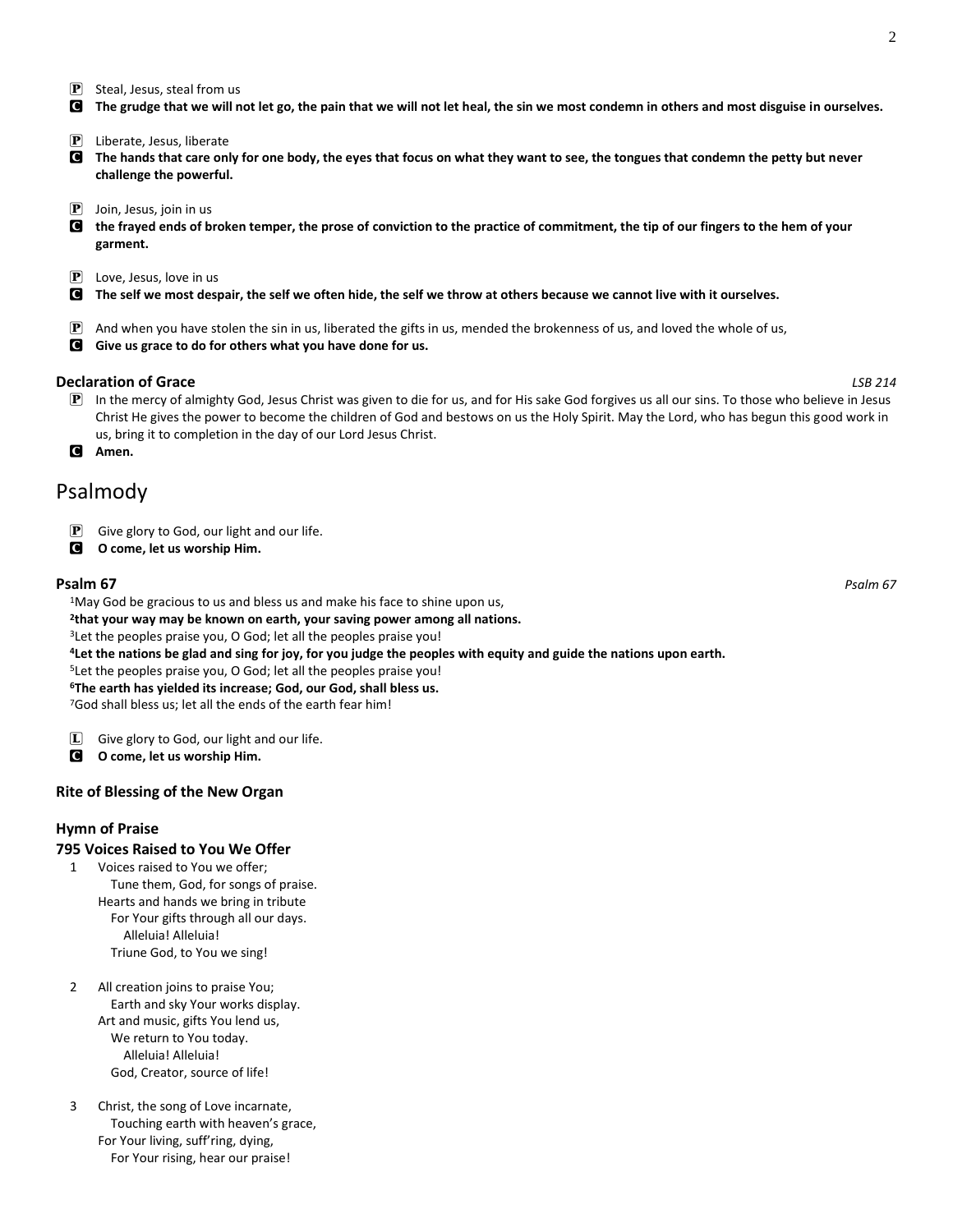Alleluia! Alleluia! Christ, Redeemer, Lord of life!

4 Spirit, flaming through creation, Kindle faith within each heart. Lift our voices high in chorus; Through our hands Your love impart. Alleluia! Alleluia! Spirit, Helper, breath of life!

5 How can any praise we offer Measure all the thanks we owe? Take our hearts and hands and voices— Gifts of love we can bestow. Alleluia! Alleluia! Triune God, to You we sing! Text: Herman G. Stuempfle, Jr., 1923–2007 Text: © 1997 GIA Publications, Inc. Used by permission: LSB Hymn License no. 110433993

#### **Salutation**

- $\mathbf{P}$  The Lord be with you.
- C **And also with you.**

#### **Prayer of the Day**

L We pray.

O God, the giver of all that is good, by Your holy inspiration grant that we may think those things that are right and by Your merciful guiding accomplish them; through Jesus Christ, Your Son, our Lord, who lives and reigns with You and the Holy Spirit, one God, now and forever.

C **Amen.**

# Readings from Holy Scripture

#### **First Reading** *Acts 16:9–15*

<sup>9</sup>A vision appeared to Paul in the night: a man of Macedonia was standing there, urging him and saying, "Come over to Macedonia and help us." <sup>10</sup>And when Paul had seen the vision, immediately we sought to go on into Macedonia, concluding that God had called us to preach the gospel to them.

<sup>11</sup>So, setting sail from Troas, we made a direct voyage to Samothrace, and the following day to Neapolis, <sup>12</sup>and from there to Philippi, which is a leading city of the district of Macedonia and a Roman colony. We remained in this city some days. <sup>13</sup>And on the Sabbath day we went outside the gate to the riverside, where we supposed there was a place of prayer, and we sat down and spoke to the women who had come together. <sup>14</sup>One who heard us was a woman named Lydia, from the city of Thyatira, a seller of purple goods, who was a worshiper of God. The Lord opened her heart to pay attention to what was said by Paul. <sup>15</sup>And after she was baptized, and her household as well, she urged us, saying, "If you have judged me to be faithful to the Lord, come to my house and stay." And she prevailed upon us.

 $\Box$  This is the Word of the Lord.

C **Thanks be to God.**

#### **Second Reading** *Revelation 21:9–14, 21–27*

<sup>9</sup>Then came one of the seven angels who had the seven bowls full of the seven last plagues and spoke to me, saying, "Come, I will show you the Bride, the wife of the Lamb." <sup>10</sup>And he carried me away in the Spirit to a great, high mountain, and showed me the holy city Jerusalem coming down out of heaven from God, <sup>11</sup>having the glory of God, its radiance like a most rare jewel, like a jasper, clear as crystal. <sup>12</sup>It had a great, high wall, with twelve gates, and at the gates twelve angels, and on the gates the names of the twelve tribes of the sons of Israel were inscribed— <sup>13</sup>on the east three gates, on the north three gates, on the south three gates, and on the west three gates. <sup>14</sup>And the wall of the city had twelve foundations, and on them were the twelve names of the twelve apostles of the Lamb. . . .

<sup>21</sup>And the twelve gates were twelve pearls, each of the gates made of a single pearl, and the street of the city was pure gold, transparent as glass.

<sup>22</sup>And I saw no temple in the city, for its temple is the Lord God the Almighty and the Lamb. <sup>23</sup>And the city has no need of sun or moon to shine on it, for the glory of God gives it light, and its lamp is the Lamb. <sup>24</sup>By its light will the nations walk, and the kings of the earth will bring their glory into it, <sup>25</sup>and its gates will never be shut by day—and there will be no night there. <sup>26</sup>They will bring into it the glory and the honor of the nations. <sup>27</sup>But nothing unclean will ever enter it, nor anyone who does what is detestable or false, but only those who are written in the Lamb's book of life.

 $\Box$  This is the Word of the Lord.

C **Thanks be to God.**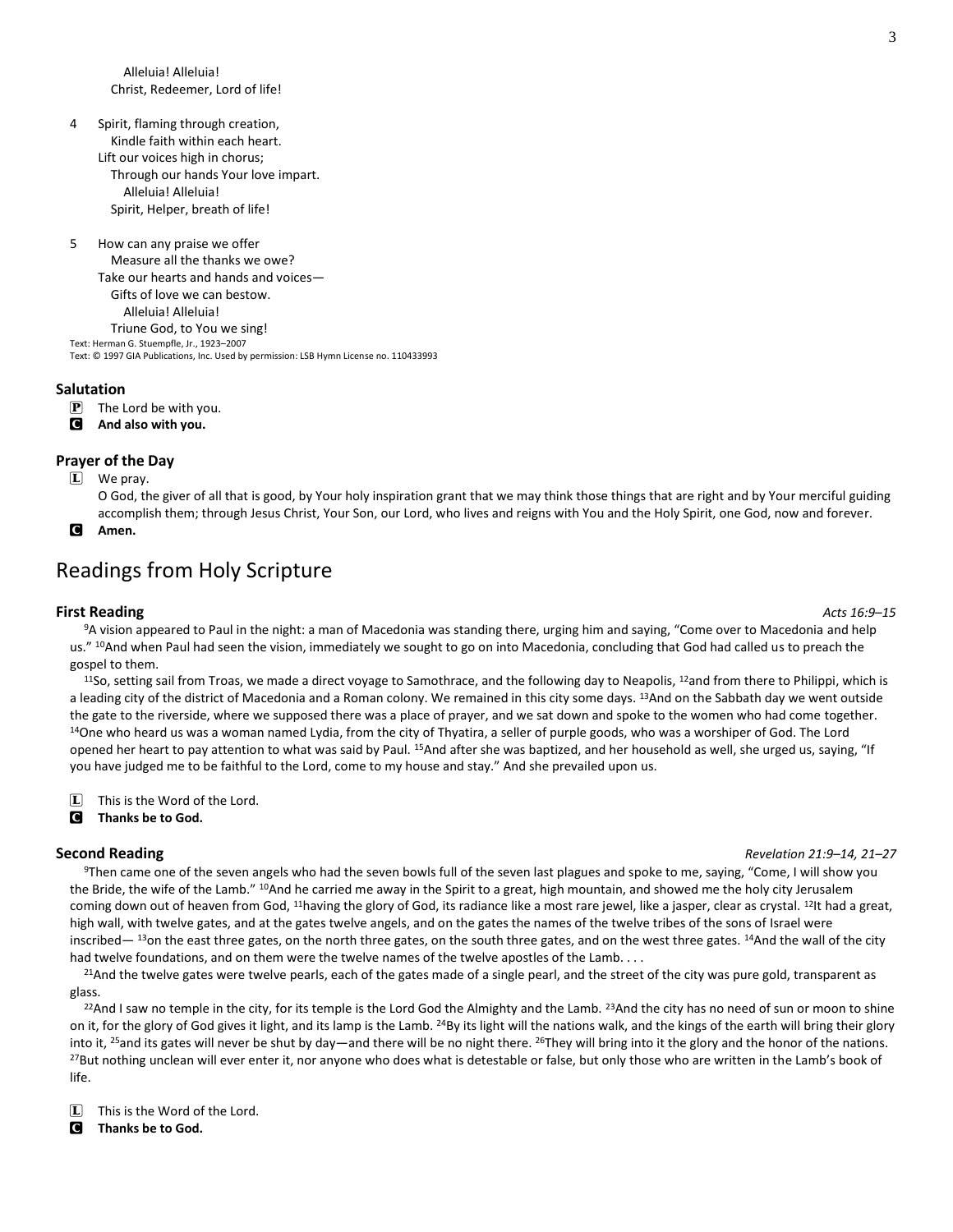### **Hymn**

#### **761 Rock of Ages, Cleft for Me**

- 1 Rock of Ages, cleft for me, Let me hide myself in Thee; Let the water and the blood, From Thy riven side which flowed, Be of sin the double cure: Cleanse me from its guilt and pow'r.
- 2 Not the labors of my hands Can fulfill Thy Law's demands; Could my zeal no respite know, Could my tears forever flow, All for sin could not atone; Thou must save, and Thou alone.
- 3 Nothing in my hand I bring; Simply to Thy cross I cling. Naked, come to Thee for dress; Helpless, look to Thee for grace; Foul, I to the fountain fly; Wash me, Savior, or I die.
- 4 While I draw this fleeting breath, When mine eyelids close in death, When I soar to worlds unknown, See Thee on Thy judgment throne, Rock of Ages, cleft for me, Let me hide myself in Thee. Text: Augustus M. Toplady, 1740–78

Text: Public domain

**P** In many and various ways, God spoke to His people of old by the prophets.

### C **But now in these last days, He has spoken to us by His Son.**

### **Holy Gospel** *John 16:23–33*

<sup>23</sup>[Jesus said:] "In that day you will ask nothing of me. Truly, truly, I say to you, whatever you ask of the Father in my name, he will give it to you. <sup>24</sup>Until now you have asked nothing in my name. Ask, and you will receive, that your joy may be full.

<sup>25"</sup>I have said these things to you in figures of speech. The hour is coming when I will no longer speak to you in figures of speech but will tell you plainly about the Father. <sup>26</sup>In that day you will ask in my name, and I do not say to you that I will ask the Father on your behalf; <sup>27</sup>for the Father himself loves you, because you have loved me and have believed that I came from God. <sup>28</sup>I came from the Father and have come into the world, and now I am leaving the world and going to the Father."

<sup>29</sup>His disciples said, "Ah, now you are speaking plainly and not using figurative speech! <sup>30</sup>Now we know that you know all things and do not need anyone to question you; this is why we believe that you came from God." <sup>31</sup>Jesus answered them, "Do you now believe? <sup>32</sup>Behold, the hour is coming, indeed it has come, when you will be scattered, each to his own home, and will leave me alone. Yet I am not alone, for the Father is with me. 33I have said these things to you, that in me you may have peace. In the world you will have tribulation. But take heart; I have overcome the world."

 $\Box$  This is the Gospel of the Lord.

C **Praise to You, O Christ.**

### **Old Roman Symbol**

C **I believe in God the Father almighty;**

**and in Jesus Christ his only Son, our Lord, Who was born from the Holy Spirit and the virgin Mary, Who under Pontius Pilate was crucified and buried, on the third day He rose again from the dead, ascended into heaven and sits at the right hand of the Father, whence He will come to judge the living and the dead;**

**and in the Holy Spirit, the holy Church, the remission of sins, and the resurrection of the flesh. Amen**

### **Hymn of the Day**

### **718 Jesus, Lead Thou On**

1 Jesus, lead Thou on Till our rest is won; And although the way be cheerless, We will follow calm and fearless.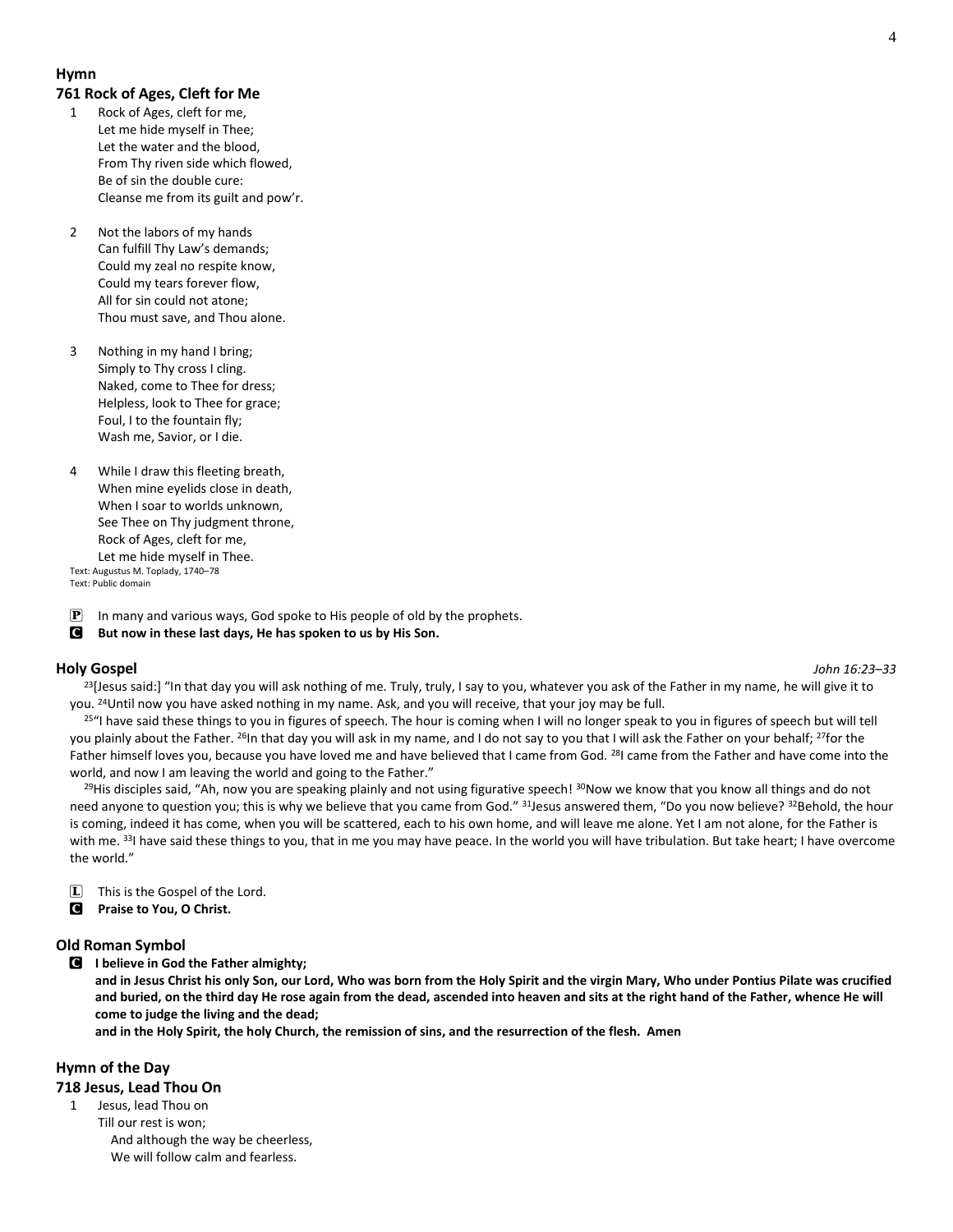Guide us by Thy hand To our fatherland.

- 2 If the way be drear, If the foe be near, Let not faithless fears o'ertake us; Let not faith and hope forsake us; For through many\_a woe To our home we go.
- 3 When we seek relief From a long-felt grief,

 When temptations come alluring, Make us patient and enduring. Show us that bright shore Where we weep no more.

4 Jesus, lead Thou on Till our rest is won. Heav'nly leader, still direct us, Still support, console, protect us, Till we safely stand In our fatherland. Text: Nicolaus Ludwig von Zinzendorf, 1700–60; tr. Jane L. Borthwick, 1813–97, alt. Text: Public domain

### **Sermon** *"Take Heart"* John 16:33

# **Hymn of Response**

#### **763 When Peace, like a River**

1 When peace, like a river, attendeth my way; When sorrows, like sea billows, roll; Whatever my lot, Thou hast taught me to say, It is well, it is well with my soul. Refrain

ref It is well (It is well) with my soul, (with my soul), It is well, it is well with my soul.

2 Though Satan should buffet, though trials should come, Let this blest assurance control, That Christ hath regarded my helpless estate And hath shed His own blood for my soul. Refrain

- 3 He lives—oh, the bliss of this glorious thought; My sin, not in part, but the whole, Is nailed to His cross, and I bear it no more. Praise the Lord, praise the Lord, O my soul! Refrain
- 4 And, Lord, haste the day when our faith shall be sight, The clouds be rolled back as a scroll, The trumpet shall sound and the Lord shall descend; Even so it is well with my soul. Refrain Text: Horatio G. Spafford, 1828–88, alt.

Text: Public domain

**Offering**

Prayer

**Prayer of the Church**